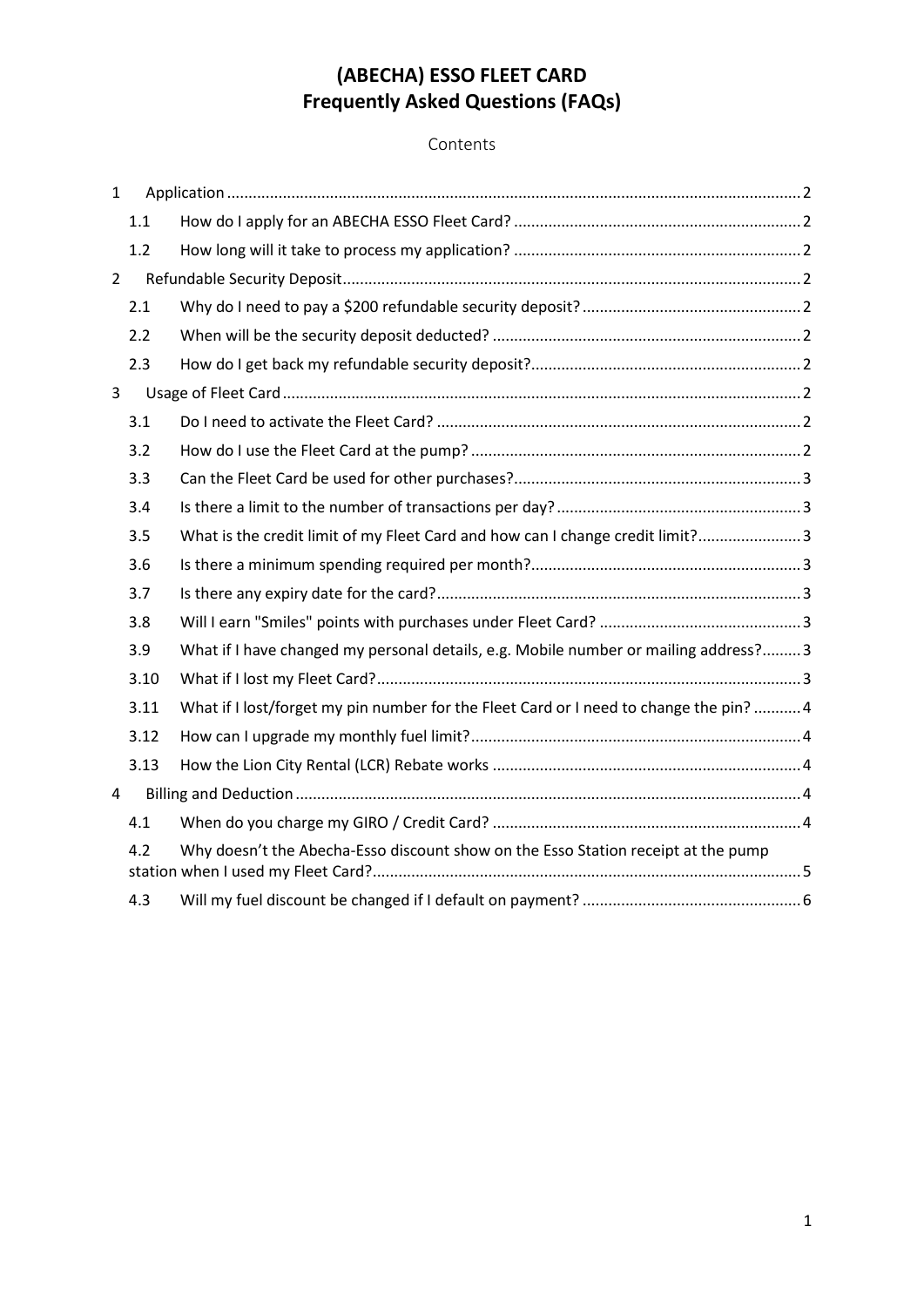# <span id="page-1-0"></span>1 Application

## <span id="page-1-1"></span>1.1 How do I apply for an ABECHA ESSO Fleet Card?

You can sign up at UBER Training centre at 29 Paya Lebar Road #01-03 or use below Link to submit registration online.

http://www.sesami.net/abecha/esso/UBER/instruction-UBER.aspx

### <span id="page-1-2"></span>1.2 How long will it take to process my application?

Your application will be processed immediately upon completion of application. Fleet card and pin number will be mailed to your address within 2-3 weeks if you sign up using credit card, 3-4 weeks if you sign up using GIRO.

## <span id="page-1-3"></span>2 Refundable Security Deposit

## <span id="page-1-4"></span>2.1 Why do I need to pay a \$200 refundable security deposit?

We ask customers to secure their account to ensure that we will have the resources available to continue providing reliable service to all customers. Unlike most other businesses, we provide credit limit upfront and bill our customers after they have used our services. This billing and deposit practices promote fairness by ensuring that all customers pay for the fuel they use so that all our customers can continuously enjoy the preferential discount.

#### <span id="page-1-5"></span>2.2 When will be the security deposit deducted?

Once your payment mode is validated, the security deposit will be deducted from your authorized payment mode (i.e. Credit Card or GIRO) and only upon successful deduction, the fleet card will be created and mailed to you.

You will be notified via SMS of the deduction result.

#### <span id="page-1-6"></span>2.3 How do I get back my refundable security deposit?

You can call or email Abecha Customer Care to request for termination of the FleetCard. If you do not have any outstanding payment with us, your refundable security deposit will be refunded within 7 working days upon acknowledging your request for Termination. If you have outstanding payment with us, your refundable security deposit will be put on hold.

## <span id="page-1-7"></span>3 Usage of Fleet Card

#### <span id="page-1-8"></span>3.1 Do I need to activate the Fleet Card?

No activation is required for Fleet Card, it can be used immediately with the 4-digit pin.

#### <span id="page-1-9"></span>3.2 How do I use the Fleet Card at the pump?

- a) Swipe the card and key in 4-digit pin to activate pump.
- b) The pump icon will light up indicating that your Fleet Card is being read. Wait for the approval message on the screen. Choose your Synergy fuel product and top up. Replace nozzle and the pump icon lamp will go off. If you need a receipt, press 'receipt'.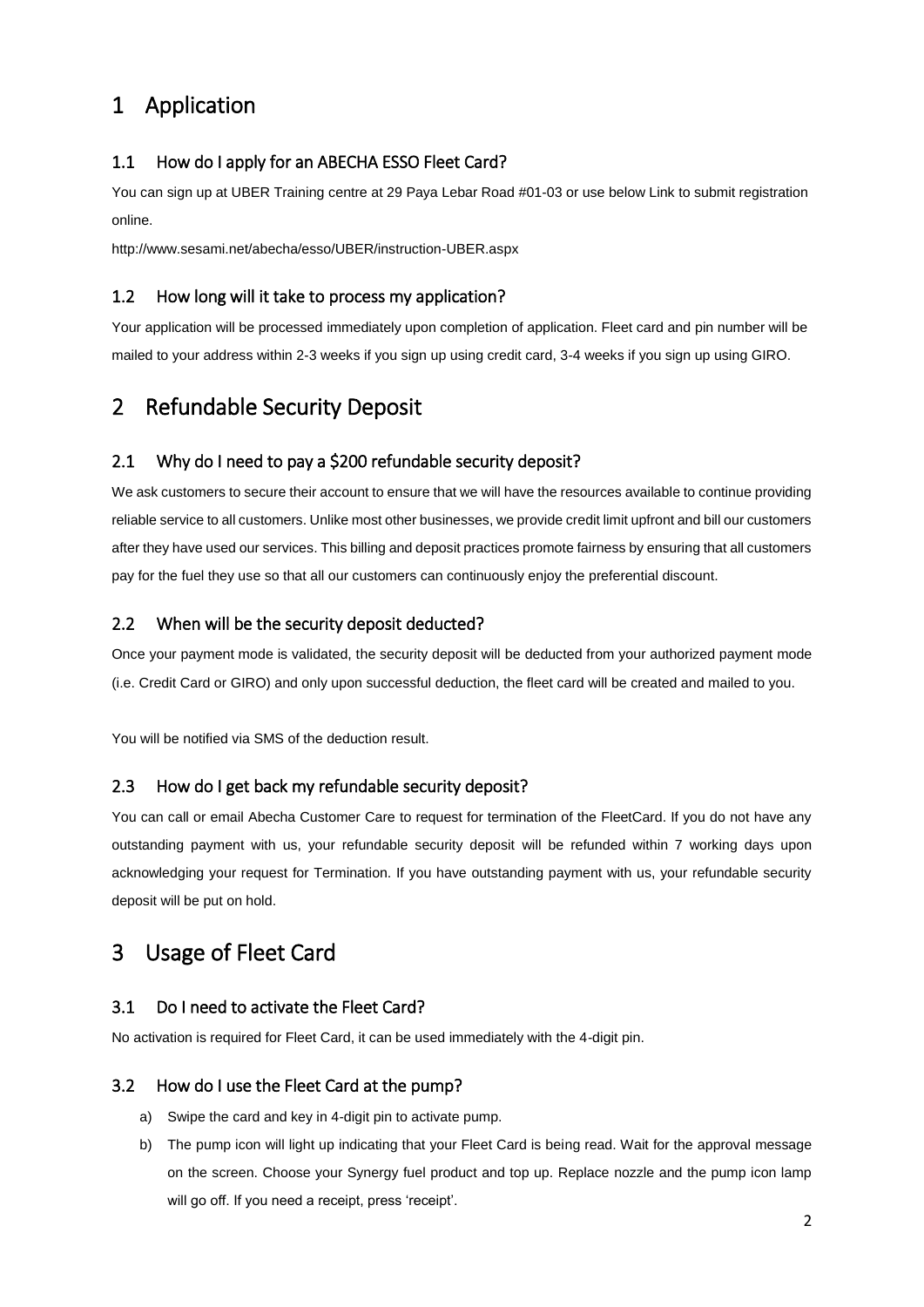c) That's it! Your transactions will be deducted from your giro/credit card after 2 working days.

## <span id="page-2-0"></span>3.3 Can the Fleet Card be used for other purchases?

No. The Fleet Card can only be used for fuel purchases at ESSO.

## <span id="page-2-1"></span>3.4 Is there a limit to the number of transactions per day?

Yes, 2 transactions can be made per day on your Fleet Card

This is an ExxonMobil security feature to minimize unauthorized usage due to lost or stolen cards.

## <span id="page-2-2"></span>3.5 What is the credit limit of my Fleet Card and how can I change credit limit?

By default, the monthly credit limit is SGD \$800 for each vehicle. The transaction will be stopped if you exceed your credit limit. However, you can email us a[t custcare\\_bc@abecha.com](mailto:custcare_bc@abecha.com) to change your credit limit. The fuel limit can be increased with additional security deposit (please refer to the table below).

| <b>Fuel Limit Code</b> | <b>Fuel Limit Amount</b> | <b>Additional Security Deposit</b> |
|------------------------|--------------------------|------------------------------------|
|                        | \$800                    | \$0                                |
| В                      | \$1,200                  | \$100                              |
|                        | \$1,600                  | \$200                              |
|                        | \$2,000                  | \$300                              |
|                        | \$2,500                  | \$400                              |

## <span id="page-2-3"></span>3.6 Is there a minimum spending required per month?

No, there is no minimum spend.

## <span id="page-2-4"></span>3.7 Is there any expiry date for the card?

A Fleet Card has a 4-year validity period and all active transacting cards will be renewed automatically. You will receive a new card within one month of your Fleet Card expiry date. Your Fleet Card will be deactivated if there are no transactions for 6 consecutive months.

## <span id="page-2-5"></span>3.8 Will I earn "Smiles" points with purchases under Fleet Card?

No, the Abecha-Esso Fleet Card provides upfront discount.

## <span id="page-2-6"></span>3.9 What if I have changed my personal details, e.g. Mobile number or mailing address?

You can email us a[t custcare\\_bc@abecha.com](mailto:custcare_bc@abecha.com) to update your personal information.

## <span id="page-2-7"></span>3.10 What if I lost my Fleet Card?

You would have to call Abecha's hotline at 6333 1188 Option 1 to request to deactivate the Fleet Card immediately. Alternatively, you can email [custcare\\_bc@abecha.com](mailto:custcare_bc@abecha.com) and request to deactivate the FleetCard. A replacement Fleet Card will be sent to you at your mailing address within 10 working days.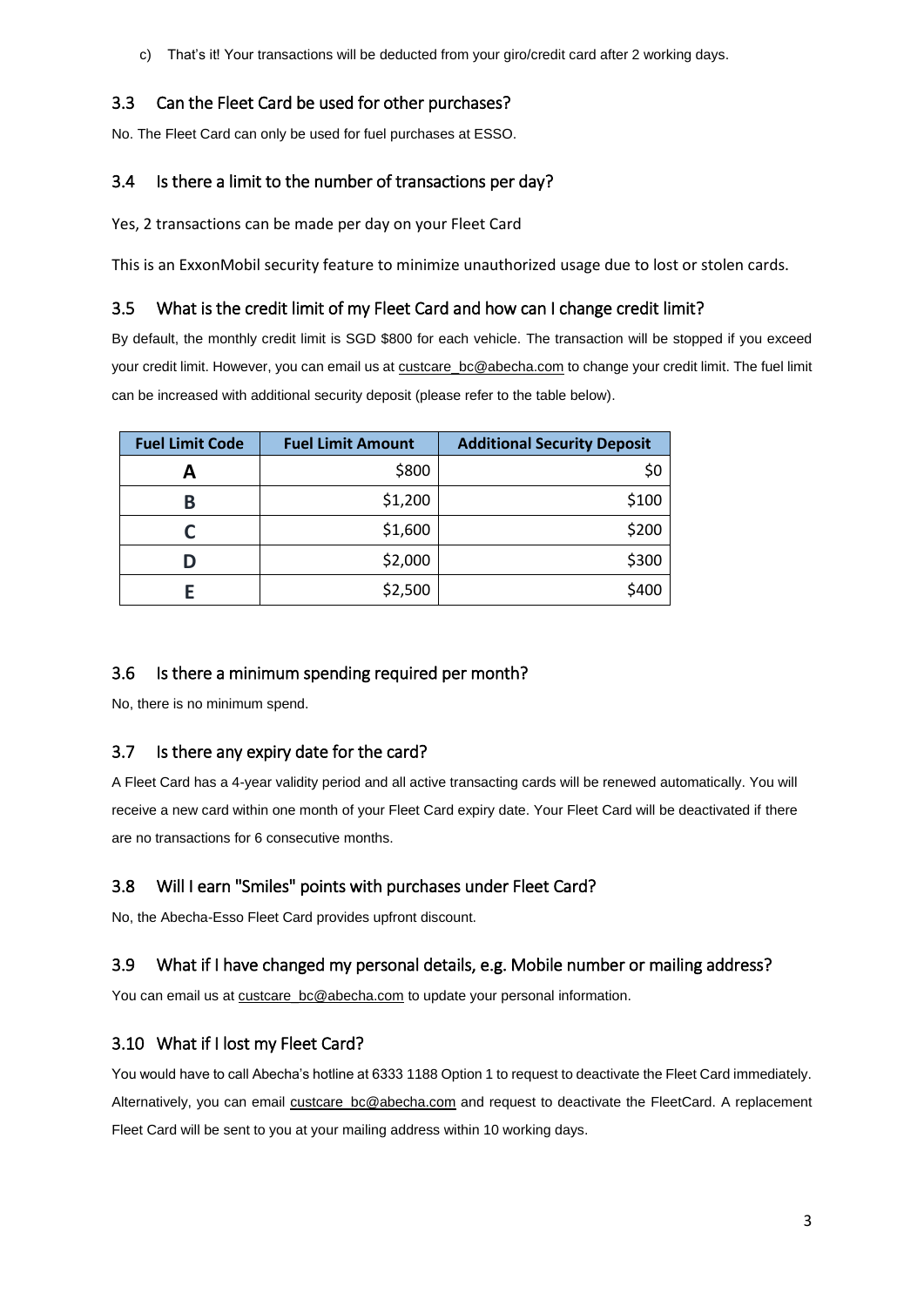## <span id="page-3-0"></span>3.11 What if I lost/forget my pin number for the Fleet Card or I need to change the pin?

You can reset your pin at the cashier counter at any petrol station or email [custcare\\_bc@abecha.com](mailto:custcare_bc@abecha.com) to request for a new pin number. Kindly provide the fleet card no., vehicle no. and mailing address. A new pin no. will be sent to you within 7-10 working days. Please note that if you key-in your pin no. more than 3x incorrectly, your fleet card will be temporarily suspended and it will only reset after 24 hours.

## <span id="page-3-1"></span>3.12 How can I upgrade my monthly fuel limit?

To request for upgrade monthly fuel limit, please follow the following steps:

- 1) Send your request to [custcare\\_bc@abecha.com](mailto:custcare_bc@abecha.com) and we will acknowledge your request
- 2) Arrange additional security deposit through fund transfer to DBS current account 003-901424-4
- 3) SMS 9172 2703 indicating NRIC, amount and put the reason as "additional security deposit". (e.g. Additional security deposit of **\$100** from **S1234567A**)

Upon receiving your fund transfer, your monthly fuel limit will be adjusted within 7-10 working days.

| <b>Fuel Limit Code</b> | <b>Fuel Limit Amount</b> | <b>Additional Security Deposit</b> |
|------------------------|--------------------------|------------------------------------|
|                        | \$800                    | \$0                                |
| В                      | \$1,200                  | \$100                              |
|                        | \$1,600                  | \$200                              |
|                        | \$2,000                  | \$300                              |
|                        | \$2,500                  | \$400                              |

## <span id="page-3-2"></span>3.13 How the Lion City Rental (LCR) Rebate works

Additional up to 12% rebate is only applicable for **LCR drivers and Private car drivers**.

| <b>No. Weekly</b><br><b>Trips</b> | <b>ESSO FleetCard</b><br><b>Upfront Discount</b> | <b>Citibank Cash</b><br>Card Rebate* | <b>Uber Petrol Subsidy</b> | <b>Total Discount to</b><br><b>Drivers</b> |
|-----------------------------------|--------------------------------------------------|--------------------------------------|----------------------------|--------------------------------------------|
| $0 - 30$                          | 18%                                              | $8%$ *                               | 0%                         | 24.5%                                      |
| 31-50                             | 18%                                              | $8%$ *                               | 2%                         | 26.5%                                      |
| 51-70                             | 18%                                              | $8%$ *                               | 5%                         | 29.5%                                      |
| 71-90                             | 18%                                              | $8%$ *                               | 7%                         | 31.5%                                      |
| 91-110                            | 18%                                              | $8%$ *                               | 9%                         | 33.5%                                      |
| >110                              | 18%                                              | $8%$ *                               | 12%                        | 36.5%                                      |

## <span id="page-3-3"></span>4 Billing and Deduction

## <span id="page-3-4"></span>4.1 When do you charge my GIRO / Credit Card?

Your pump amount will be deducted from your registered GIRO **Two (2) working days after your pump date**, For Credit Card, your pump amount will be charged to your registered credit card **One (1) working day after your pump date.** An Abecha-Esso Invoice reflecting the amount after discount will be sent to your email address together with an SMS One (1) day after your pump date.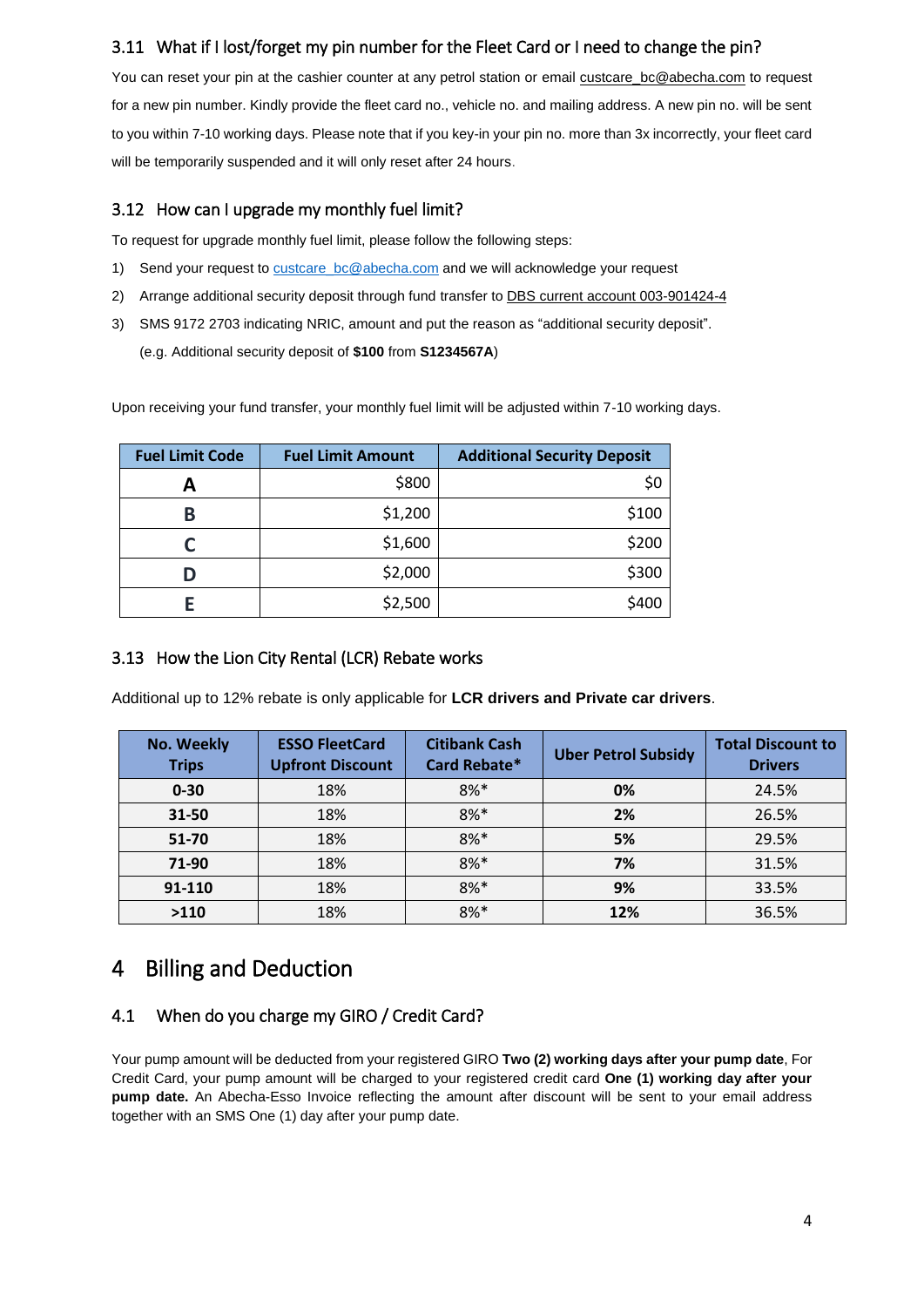Please note that the SMSes and Emails sent are meant to only serve as a reminder. Due to network issues, there may be delays in the sending/receiving of the SMS/Email. We encourage you to keep track of your fuel transaction amount and deduction dates to avoid any deduction failure.

*Note: Abecha will not be held responsible for any deduction failures due to any sms/email not received.*

Please refer to the deduction schedule below:

| <b>Pump Date</b>       | <b>Deduction Date</b> |
|------------------------|-----------------------|
| Monday                 | Wednesday             |
| Tuesday                | Thursday              |
| Wednesday              | Friday                |
| Thursday               | Monday                |
| Friday/Saturday/Sunday | Tuesday               |

## <span id="page-4-0"></span>4.2 Why doesn't the Abecha-Esso discount show on the Esso Station receipt at the pump station when I used my Fleet Card?

The amount shown on the station receipt is before discount. The amount after discount to be deducted from your

Giro/Credit Card will be sent to you by email and SMS 1 day after your pump date.

The additional rebate from your credit card (if any) will be shown in your monthly credit card statement.

An example is shown below: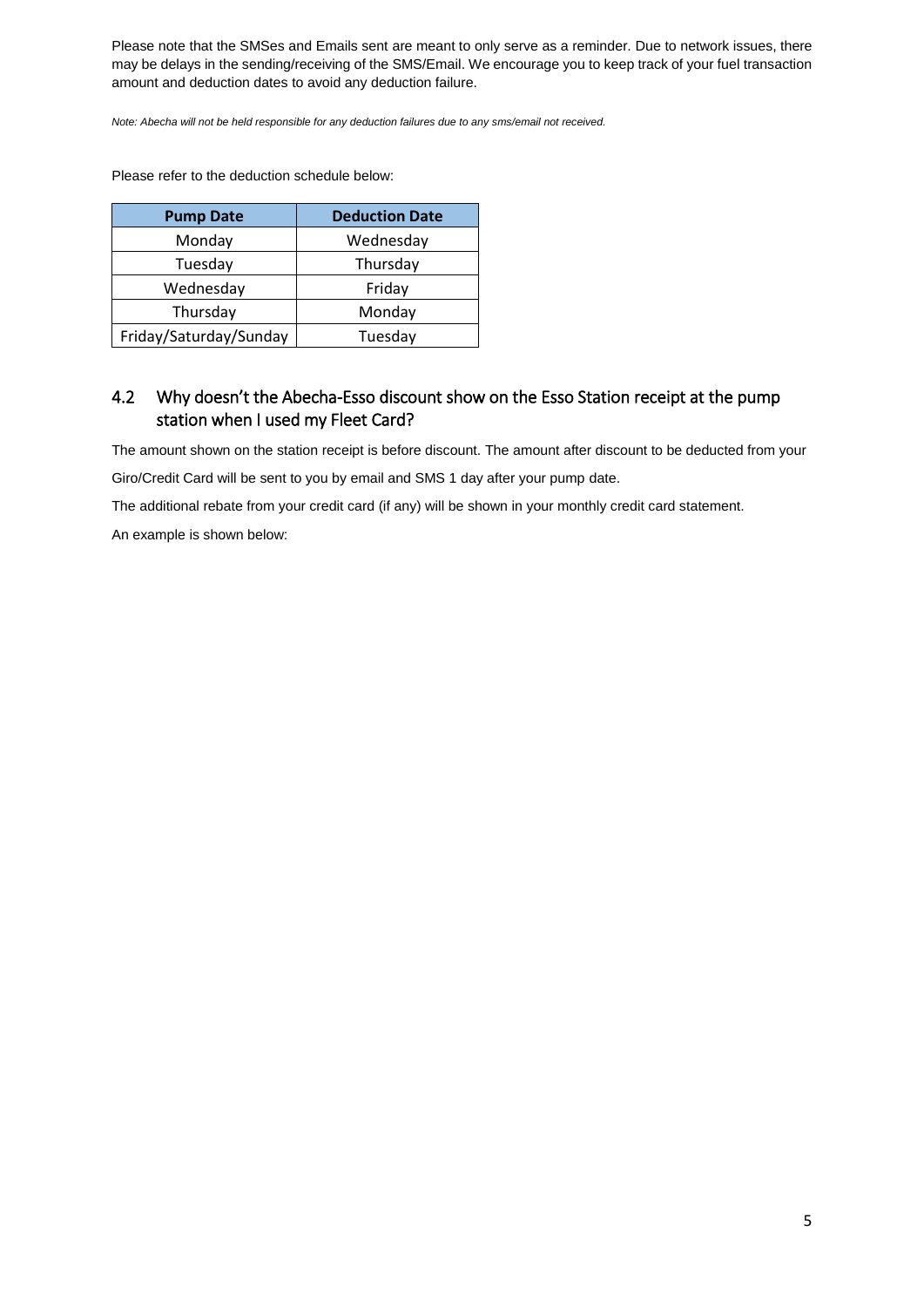#### **How the Discount Rate works**

#### Example 1 (Fleetcard + Citibank Cash Back Card)

| Billing mode selected during fleetcard application is Citibank Cash Card.                                                                                                                                                                                                                                      |                                                                     |                         |            |         |                                                                                                                    |  |  |  |
|----------------------------------------------------------------------------------------------------------------------------------------------------------------------------------------------------------------------------------------------------------------------------------------------------------------|---------------------------------------------------------------------|-------------------------|------------|---------|--------------------------------------------------------------------------------------------------------------------|--|--|--|
|                                                                                                                                                                                                                                                                                                                | Assuming that your total pump price at the petrol station is \$100. |                         |            |         |                                                                                                                    |  |  |  |
|                                                                                                                                                                                                                                                                                                                | Remarks                                                             |                         |            |         |                                                                                                                    |  |  |  |
| Abecha - ESSO Fleet Card<br>(For payment at petrol station)                                                                                                                                                                                                                                                    | 18%<br>(off \$100)                                                  | <b>Upfront Discount</b> | <b>S18</b> | \$82    | Upfront 18% discount off petrol pump<br>price will be reflected in the fleetcard<br>weekly Statement of Account    |  |  |  |
| Citibank Cash Back Card<br>(Billing Mode)                                                                                                                                                                                                                                                                      | 8%<br>$($ off bal. $$82)$                                           | <b>CashBack</b>         | \$6.64     | \$75.44 | Additional 8% off balance amount will<br>be reflected in Citibank Cash Back<br>Card monthly statement. T&Cs apply. |  |  |  |
| <b>Total Discount</b>                                                                                                                                                                                                                                                                                          | 24.5%                                                               | N.A.                    | \$24.56    | \$75.44 | The total discount rate is 24.5%                                                                                   |  |  |  |
| Note:<br>Only use your fleetcard or speedpass to make payment at the petrol station.<br>The fuel spend after 18% upfront discount will be charged automatically to your billing mode, ie Citibank Dividend Card,<br>Only Citibank Cash Back Card issued in Singapore auglifies for the additional 8% Cashback. |                                                                     |                         |            |         |                                                                                                                    |  |  |  |

| Example 2 (Fleetcard + Other Citibank or OCBC Credit / Debit Card)                                                                                                                                               |                          |                                               |                 |                 |                                                                                                                                                         |
|------------------------------------------------------------------------------------------------------------------------------------------------------------------------------------------------------------------|--------------------------|-----------------------------------------------|-----------------|-----------------|---------------------------------------------------------------------------------------------------------------------------------------------------------|
| Billing mode selected during fleetcard application is OCBC Credit Card.                                                                                                                                          |                          |                                               |                 |                 |                                                                                                                                                         |
| Assuming that your total pump price at the petrol station is \$100.                                                                                                                                              |                          |                                               |                 |                 |                                                                                                                                                         |
|                                                                                                                                                                                                                  | <b>Discount Rate</b>     | <b>Discount Type</b>                          | Discount Amount | Payable Balance | Remarks                                                                                                                                                 |
| Abecha - ESSO Fleet Card<br>(For payment at petrol station)                                                                                                                                                      | 18%<br>$($ off \$100 $)$ | <b>Upfront Discount</b>                       | <b>S18</b>      | \$82            | Upfront 18% discount off petrol pump<br>price will be reflected in the fleetcard<br>weekly Statement of Account                                         |
| <b>OCBC Credit Card</b><br>(Billing Mode)                                                                                                                                                                        |                          | Enjoy the normal benefits of your credit card |                 |                 | Depending on the benefits of the credit<br>card, any additional discount or cash<br>rebates will be reflected in your credit<br>card monthly statement. |
| <b>Total Discount</b>                                                                                                                                                                                            | 18%                      | N.A.                                          | \$18            | \$82            |                                                                                                                                                         |
| Note:<br>Only use your fleetcard or speedpass to make payment at the petrol station.<br>The fuel spend after 18% upfront discount will be charged automatically to your billing mode, ie other OCBC Credit Card. |                          |                                               |                 |                 |                                                                                                                                                         |

|  |  | <b>Example 3 (Fleetcard + Interbank Giro)</b> |  |
|--|--|-----------------------------------------------|--|
|--|--|-----------------------------------------------|--|

|                                                            | Billing mode selected during fleetcard application is interbank Giro.       |                          |                         |             |            |                                                                                                                 |  |  |
|------------------------------------------------------------|-----------------------------------------------------------------------------|--------------------------|-------------------------|-------------|------------|-----------------------------------------------------------------------------------------------------------------|--|--|
|                                                            | Assuming that your total pump price at the petrol station is \$100.         |                          |                         |             |            |                                                                                                                 |  |  |
|                                                            |                                                                             | Remarks                  |                         |             |            |                                                                                                                 |  |  |
|                                                            | Abecha - ESSO Fleet Card<br>(For payment at petrol station)                 | 18%<br>$($ off \$100 $)$ | <b>Upfront Discount</b> | \$18        | <b>S82</b> | Upfront 18% discount off petrol pump<br>price will be reflected in the fleetcard<br>weekly Statement of Account |  |  |
|                                                            | Interbank Giro<br>(Billing Mode)                                            | N.A.                     | <b>N.A.</b>             | <b>N.A.</b> | <b>S82</b> | No further discount. Fuel spend after<br>18% discount will be deducted from<br>your registered Giro Account.    |  |  |
| <b>Total Discount</b><br>N.A.<br>\$18<br><b>S82</b><br>18% |                                                                             |                          |                         |             |            |                                                                                                                 |  |  |
|                                                            |                                                                             |                          |                         |             |            |                                                                                                                 |  |  |
|                                                            | Note:                                                                       |                          |                         |             |            |                                                                                                                 |  |  |
|                                                            | Only use your fleetcard or speedpass to make payment at the petrol station. |                          |                         |             |            |                                                                                                                 |  |  |

The fuel spend after 18% upfront discount will be charged automatically to your billing mode, ie Giro Account.

## <span id="page-5-0"></span>4.3 Will my fuel discount be changed if I default on payment?

With effect from 26 May 2017, fuel discount will be adjusted for payment failure

| Tier | Number of payment failure in a month | <b>Adjusted Fuel Discount</b> |
|------|--------------------------------------|-------------------------------|
|      |                                      | 18%                           |
| າ    | 1 time                               | 16%                           |
| 3    | 2 times                              | 14%                           |
| 4    | 3 times                              | 12%                           |
| г,   | > 3 times                            | Permanent suspension          |